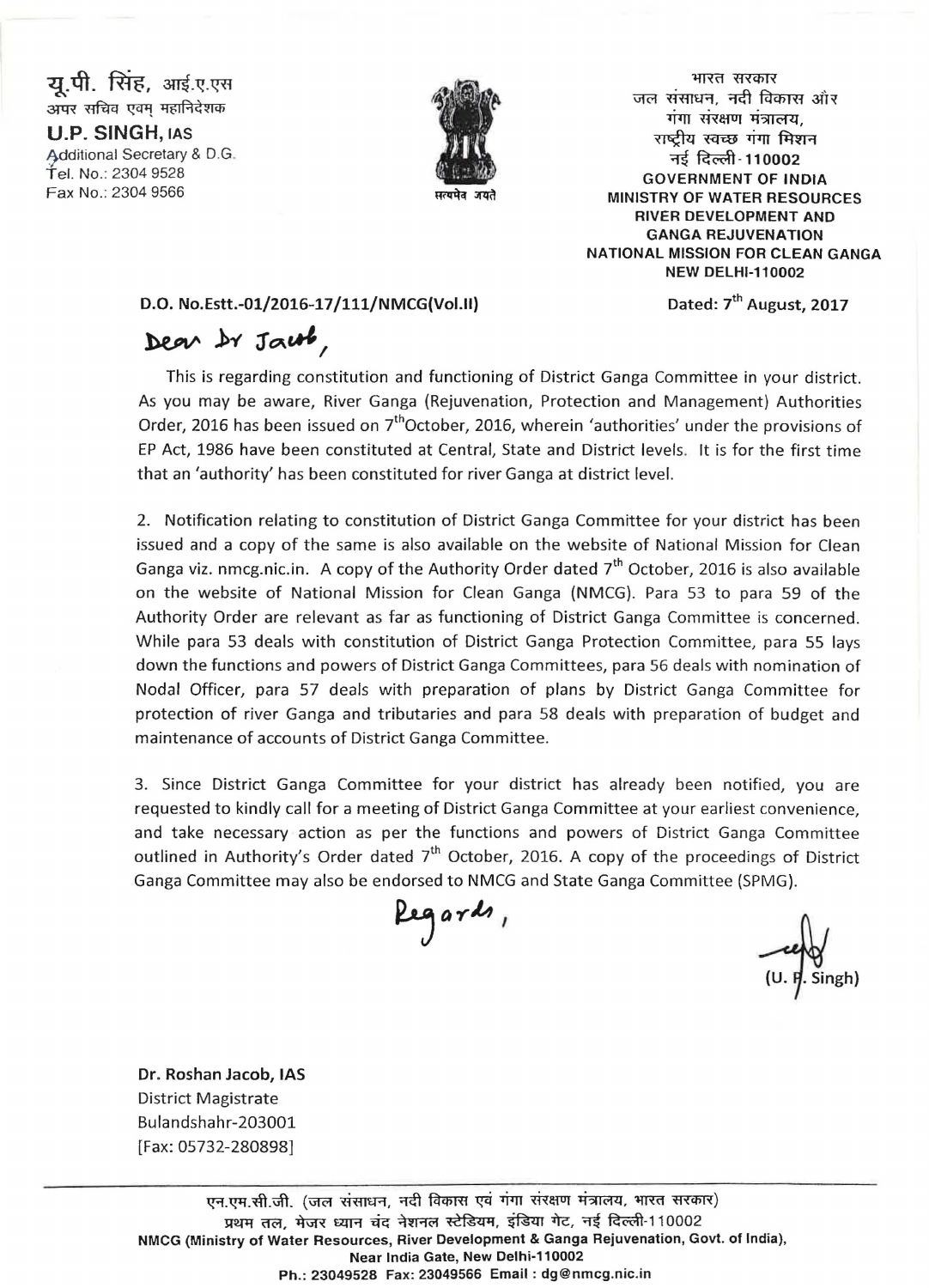यू.पी. सिंह, आई.ए.एस अपर सचिव एवम महानिदेशक

**U.P. SINGH. IAS** Additional Secretary & D.G. Tel. No.: 2304 9528 Fax No.: 2304 9566



भारत सरकार जल संसाधन, नदी विकास और गंगा संरक्षण मंत्रालय राष्टीय स्वच्छ गंगा मिशन नई दिल्ली-110002 **GOVERNMENT OF INDIA MINISTRY OF WATER RESOURCES RIVER DEVELOPMENT AND GANGA REJUVENATION NATIONAL MISSION FOR CLEAN GANGA** NEW DELHI-110002<br>Dated: 7th August, 2017

## D.O. No.Estt.-01/2016-17/111/NMCG(Vol.II)

This is regarding constitution and functioning of District Ganga Committee in your district. As you may be aware, River Ganga (Rejuvenation, Protection and Management) Authorities Order, 2016 has been issued on 7<sup>th</sup> October, 2016, wherein 'authorities' under the provisions of EP Act, 1986 have been constituted at Central, State and District levels. It is for the first time that an 'authority' has been constituted for river Ganga at district level.

Notification relating to constitution of District Ganga Committee for your  $2.$ district has been issued and a copy of the same is also available on the website of National Mission for Clean Ganga viz. nmcg.nic.in. A copy of the Authority Order dated 7<sup>th</sup> October, 2016 is also available on the website of National Mission for Clean Ganga (NMCG). Para 53 to para 59 of the Authority Order are relevant as far as functioning of District Ganga Committee is concerned. While para 53 deals with constitution of District Ganga Protection Committee, para 55 lays down the functions and powers of District Ganga Committees, para 56 deals with nomination of Nodal Officer, para 57 deals with preparation of plans by District Ganga Committee for protection of river Ganga and tributaries and para 58 deals with preparation of budget and maintenance of accounts of District Ganga Committee.

Since District Ganga Committee for your district has already been notified,  $3.$ you are requested to kindly call for a meeting of District Ganga Committee at your earliest convenience, and take necessary action as per the functions and powers of District Ganga Committee outlined in Authority's Order dated 7th October, 2016. A copy of the proceedings of District Ganga Committee may also be endorsed to NMCG and State Ganga Committee (SPMG).

 $(U. P.$  Singh)

DM, Bulandshahr

 $\mathrel{{\mathcal L}}$ opy to: Dr. Prabhat Kumar, IAS, Commissioner, Civil Lines, Meerut- 250002 [Fax: 0121-2664431/2640411]

एन.एम.सी.जी. (जल संसाधन, नदी विकास एवं गंगा संरक्षण मंत्रालय, भारत सरकार) प्रथम तल, मेजर ध्यान चंद नेशनल स्टेडियम, इंडिया गेट, नई दिल्ली-110002 NMCG (Ministry of Water Resources, River Development & Ganga Rejuvenation, Govt. of India), Near India Gate, New Delhi-110002 Ph.: 23049528 Fax: 23049566 Email: dg@nmcg.nic.in